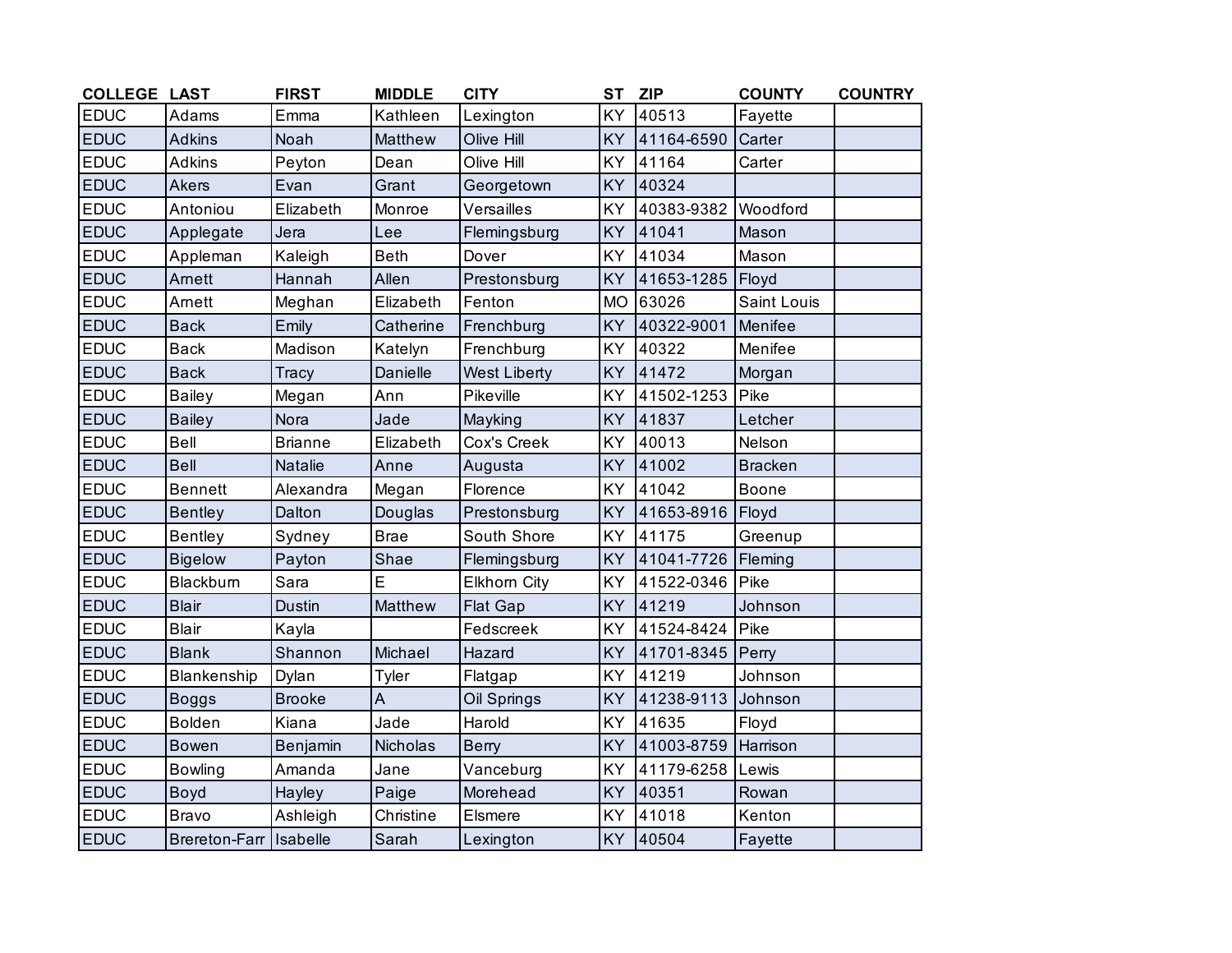| <b>EDUC</b> | Brown          | Chandra         | CyleTerra   | Wellington            | KY        | 40387-8630 | Menifee          |  |
|-------------|----------------|-----------------|-------------|-----------------------|-----------|------------|------------------|--|
| <b>EDUC</b> | <b>Brown</b>   | Destiny         | Faith       | <b>Bays</b>           | KY        | 41310-9501 | <b>Breathitt</b> |  |
| <b>EDUC</b> | <b>Brunson</b> | Victoria        | Kelly       | Morehead              | KY        | 40351      | Rowan            |  |
| <b>EDUC</b> | <b>Bryant</b>  | Meghan          | Reece       | Martin                | KY        | 41649-8060 | Floyd            |  |
| <b>EDUC</b> | <b>Buckle</b>  | <b>Brooklyn</b> | Patterson   | Lucasville            | OH        | 45648-8537 | Scioto           |  |
| <b>EDUC</b> | <b>Butler</b>  | Kenadie         | Victoria    | Morehead              | KY        | 40351      | Rowan            |  |
| <b>EDUC</b> | Campbell       | Elizabeth       | Ann         | Maysville             | KY        | 41056      | Mason            |  |
| <b>EDUC</b> | Cantrell       | Trilby          | Lynn        | Lexington             | KY        | 40511-1448 | Fayette          |  |
| <b>EDUC</b> | Carloftis      | Ellie           | Jane        | Corbin                | KY        | 40701      | Whitley          |  |
| <b>EDUC</b> | Caudill        | Emiley          | Cate        | Mc Dowell             | KY        | 41647-0136 | Floyd            |  |
| <b>EDUC</b> | Chaney         | Emily           | Ann         | Clearfield            | KY        | 40313      | Rowan            |  |
| <b>EDUC</b> | <b>Charles</b> | Haleigh         | Morgan      | Pikeville             | KY        | 41501-3823 | Pike             |  |
| <b>EDUC</b> | Clark          | Megan           | Lee         | Vanceburg             | KY        | 41179-7567 | Lewis            |  |
| <b>EDUC</b> | Cochran        | Jacob           | Taylor      | Hagerhil              | KY        | 41222      | Johnson          |  |
| <b>EDUC</b> | Comer          | MaKayla         | Lynn        | Mayslick              | KY        | 41055-8865 | Mason            |  |
| <b>EDUC</b> | Conley         | Kacy            | Jo          | Mousie                | KY        | 41839      | Knott            |  |
| <b>EDUC</b> | Conley         | Morgan          | McKenzie    | Hazard                | KY        | 41701-5401 | Perry            |  |
| <b>EDUC</b> | Cook           | Dorian          | Rae         | Edgewood              | KY        | 41018-2604 | Kenton           |  |
| <b>EDUC</b> | Cook           | Taylor          | Sue         | Wheelersburg          | OH        | 45694      | Scioto           |  |
| <b>EDUC</b> | Cooper         | Candice         | Lynn        | Garrison              | KY        | 41141-0592 | Lewis            |  |
| <b>EDUC</b> | Coulter        | Destinee        | Faith       | Shelbyville           | KY        | 40065      | Nelson           |  |
| <b>EDUC</b> | Covington      | Eden            | Lee         | <b>Mount Sterling</b> | KY        | 40353-8302 | Montgomery       |  |
| <b>EDUC</b> | Crum           | Julia           | M           | Inez                  | KY        | 41224-1399 | Martin           |  |
| <b>EDUC</b> | Cummings       | Abigail         | Grace       | Ashland               | KY        | 41102-5673 | Boyd             |  |
| <b>EDUC</b> | Davis          | Marigrace       | Lyneise     | Olive Hill            | KY        | 41164-8410 | Carter           |  |
| <b>EDUC</b> | Delancy        | Andrew          | Jacob       | Grayson               | KY        | 41143-9360 | Carter           |  |
| <b>EDUC</b> | <b>Dericks</b> | Alexis          | B           | Fayetteville          | OH        | 45118-7502 | <b>Brown</b>     |  |
| <b>EDUC</b> | <b>Deskins</b> | <b>Brantley</b> | Ć           | Prestonsburg          | KY        | 41653-8221 | Floyd            |  |
| <b>EDUC</b> | Dixon          | Jake            | Mickenly    | Ashland               | KY        | 41102      | Boyd             |  |
| <b>EDUC</b> | Dixon          | Taylor          | Whitfield   | Winchester            | KY        | 40391-7850 | Clark            |  |
| <b>EDUC</b> | Donaldson      | Kayela          | $\mathsf S$ | Winchester            | KY        | 40391-1735 | Clark            |  |
| <b>EDUC</b> | Doyle          | Julie           | Ann         | Flemingsburg          | KY        | 41041      | Fleming          |  |
| <b>EDUC</b> | Emnett         | Grace           |             | Lucasville            | <b>OH</b> | 45648-9012 | Scioto           |  |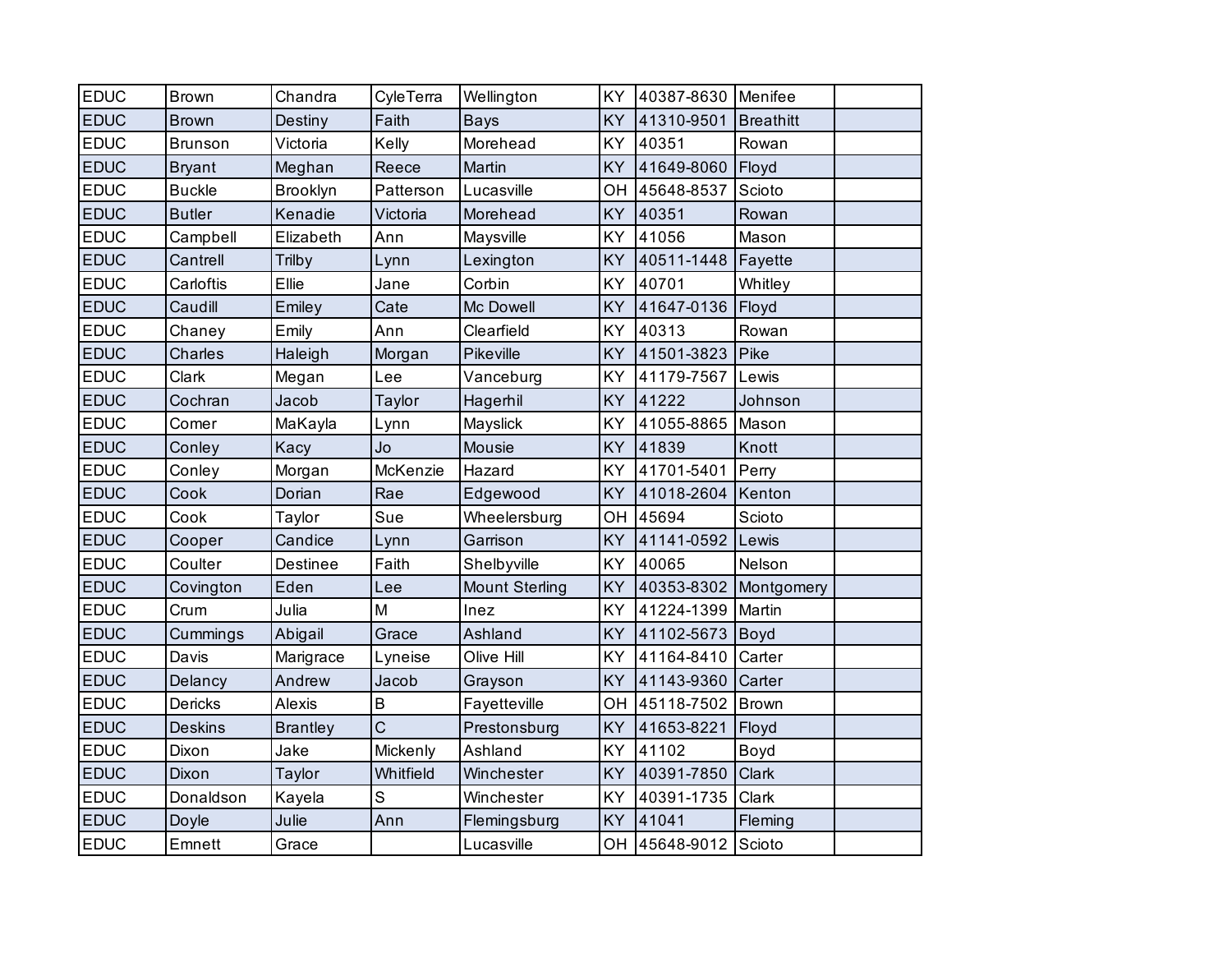| <b>EDUC</b> | Endicott      | Nickolas       | Llyod         | Ashland             | KY        | 41102-4526 Boyd |                  |  |
|-------------|---------------|----------------|---------------|---------------------|-----------|-----------------|------------------|--|
| <b>EDUC</b> | Evans         | Dexter         | <b>Blake</b>  | <b>West Liberty</b> | KY        | 41472-0145      | Morgan           |  |
| <b>EDUC</b> | Fairchild     | Leah           | Faith         | Oil Springs         | <b>KY</b> | 41238-9083      | Johnson          |  |
| <b>EDUC</b> | Fallon        | Hanna          | Marie         | Louisville          | KY        | 40214           | Jefferson        |  |
| <b>EDUC</b> | Ferguson      | <b>Alexis</b>  | <b>Brooke</b> | Morehead            | KY        | 40351           | Rowan            |  |
| <b>EDUC</b> | Ferneding     | Hanna          | Rose          | Cincinnati          | OН        | 45247-7838      | Hamilton         |  |
| <b>EDUC</b> | <b>Fields</b> | Lauren         | Elizabeth     | <b>Coal Grove</b>   | <b>OH</b> | 45638           | Lawrence         |  |
| <b>EDUC</b> | Finnell       | Madyson        | Laci          | Independence        | KY        | 41051-8615      | Kenton           |  |
| <b>EDUC</b> | Fish          | Natalie        | <b>Reeves</b> | Waverly             | OH        | 45690           | Pike             |  |
| <b>EDUC</b> | Florence      | Mackenzie      | Paige         | Lexington           | KY        | 40515           | Fayette          |  |
| <b>EDUC</b> | Foster        | Walker         | Reece         | Greenup             | <b>KY</b> | 41144-6652      | Greenup          |  |
| <b>EDUC</b> | Fraley        | Mary           | Kaitlin       | Sandy Hook          | <b>KY</b> | 41171           | Elliott          |  |
| <b>EDUC</b> | Franklin      | Sarah          | Elizabeth     | Taylorsville        | KY        | 40071-7991      | Spencer          |  |
| <b>EDUC</b> | Frederick     | Rachael        | Frances       | Nicholasville       | KY        | 40356-1664      | Jessamine        |  |
| <b>EDUC</b> | Frye          | Laura          | Elizabeth     | <b>Beattyville</b>  | <b>KY</b> | 41311           | Lee              |  |
| <b>EDUC</b> | Gabrie        | Micayla        | <b>Terese</b> | Taylorsville        | KY        | 40071-8239      | Spencer          |  |
| <b>EDUC</b> | Gamble        | Audreyanna     | Reva          | Salyersville        | KY        | 41465           | Magoffin         |  |
| <b>EDUC</b> | Gamble        | Darren         | <b>Blake</b>  | Oil Springs         | KY        | 41238-9115      | Johnson          |  |
| <b>EDUC</b> | Gibson        | Jon            | <b>Ross</b>   | Prestonsburg        | <b>KY</b> | 41653           | Floyd            |  |
| <b>EDUC</b> | Gibson        | Maekayla       | Faith         | Winchester          | KY        | 40391-2953      | Clark            |  |
| <b>EDUC</b> | Gillum        | Kendra         | Renee         | Flatwoods           | <b>KY</b> | 41139-1115      | Greenup          |  |
| <b>EDUC</b> | Given         | Emily          | M             | Owingsville         | KY        | 40360-8312      | <b>Bath</b>      |  |
| <b>EDUC</b> | Goodman       | Jordan         | Delaney       | Grayson             | <b>KY</b> | 41143           | Carter           |  |
| <b>EDUC</b> | Goodwin       | Zackary        | Bryan         | Van Lear            | KY        | 41265-8415      | Johnson          |  |
| <b>EDUC</b> | Graham        | Madison        | Marie         | Greenup             | KY        | 41144-7935      | Greenup          |  |
| <b>EDUC</b> | Green         | <b>Breanna</b> | E.            | <b>Mount Olivet</b> | KY        | 41064-9215      | Robertson        |  |
| <b>EDUC</b> | Green         | Savannah       | E.            | Winchester          | KY        | 40391-9684      | Clark            |  |
| <b>EDUC</b> | Griffith      | Madison        |               | Ironton             | OH        | 45638-2657      | Lawrence         |  |
| <b>EDUC</b> | Gross         | Angel          | L.            | Freeburn            | KY        | 41528           | Pike             |  |
| <b>EDUC</b> | Grossman      | Kelsey         | <b>Barbra</b> | Union               | KY        | 41019           | Kenton           |  |
| <b>EDUC</b> | Hall          | Jodi           | Auburn        | Raven               | KY        | 41861           | Knott            |  |
| <b>EDUC</b> | Halsey        | Alexis         | <b>Brooke</b> | Jackson             | KY        | 41339-9694      | <b>Breathitt</b> |  |
| <b>EDUC</b> | Hammond       | Jacob          | <b>Scott</b>  | Monticello          | <b>KY</b> | 42633-3827      | Wayne            |  |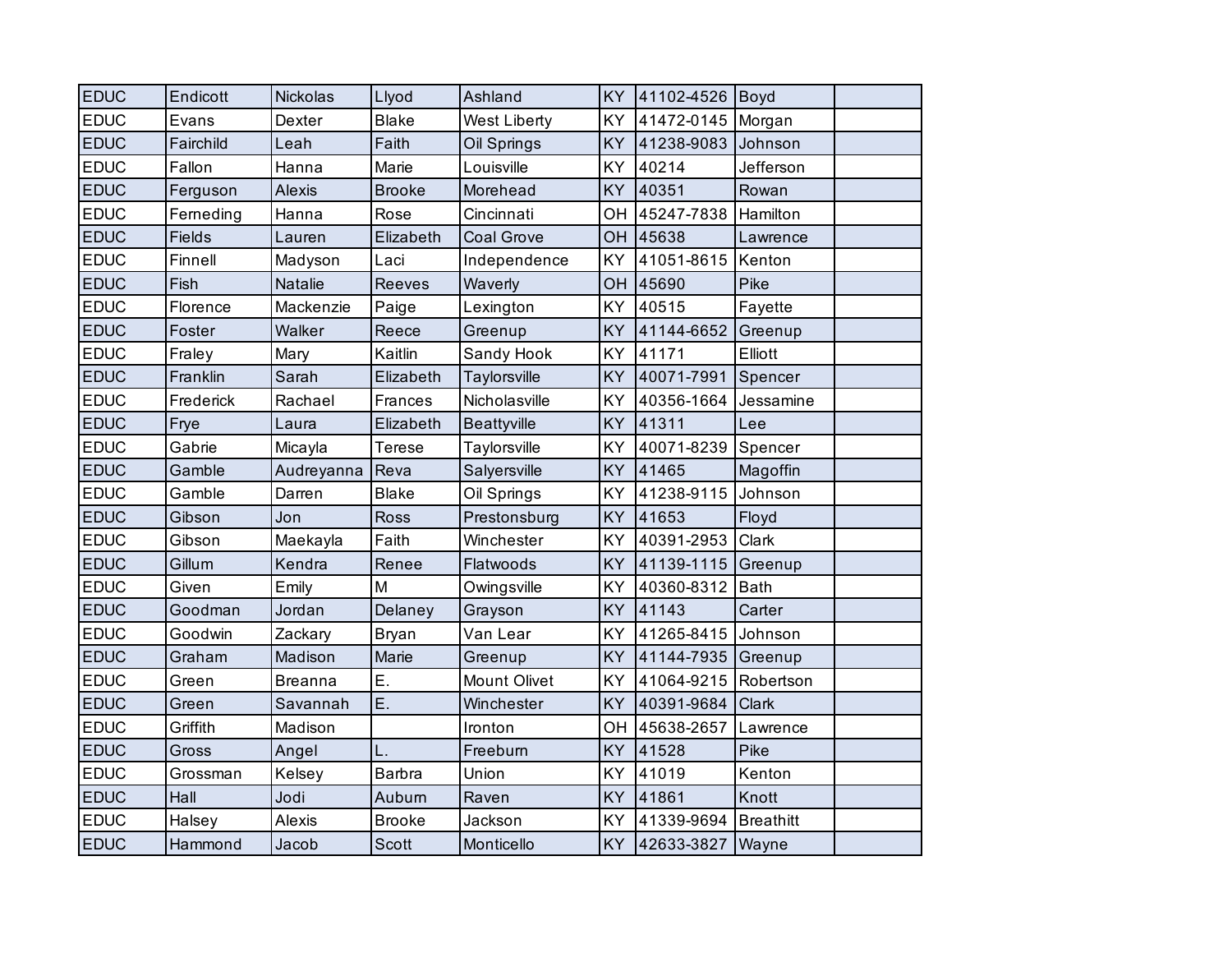| <b>EDUC</b> | Hammonds    | Anthony        | Wayne     | Paintsville   | KY        | 41240-1110 | Johnson        |  |
|-------------|-------------|----------------|-----------|---------------|-----------|------------|----------------|--|
| <b>EDUC</b> | Hampton     | Krista         | Leigh     | Virgie        | <b>KY</b> | 41572      | Pike           |  |
| <b>EDUC</b> | Haney       | Madison        | Nicole    | Inez          | KY        | 41224-8713 | Martin         |  |
| <b>EDUC</b> | Hanshaw     | Rachel         | Grace     | Ashland       | KY        | 41102-8021 | Boyd           |  |
| <b>EDUC</b> | Harmon      | Hannah         | Suzanne   | Owingsville   | KY        | 40360      | <b>Bath</b>    |  |
| <b>EDUC</b> | Hatfield    | Lauren         | Paige     | Stanford      | KY        | 40484      | Lincoln        |  |
| <b>EDUC</b> | Hayes       | Rienna         | N         | Mt Washington | KY        | 40047      | <b>Bullitt</b> |  |
| <b>EDUC</b> | Hazlette    | Phillip        | A         | Paintsville   | <b>KY</b> | 41240      | Johnson        |  |
| <b>EDUC</b> | Helterbrand | Chelsea        | Leann     | Morehead      | KY        | 40351      | Rowan          |  |
| <b>EDUC</b> | Hesler      | Alana          | Rae       | Winchester    | <b>OH</b> | 45697-9408 | Adams          |  |
| <b>EDUC</b> | Highley     | Emily          | Elizabeth | Owingsivlle   | KY        | 40360      | <b>Bath</b>    |  |
| <b>EDUC</b> | Holbrook    | Logan          | M         | Fisherville   | KY        | 40023-8483 | Jefferson      |  |
| <b>EDUC</b> | Holliday    | Heather        | Renee     | <b>Busy</b>   | KY        | 41723-8657 | Perry          |  |
| <b>EDUC</b> | Hollon      | Alexander      | Mathew    | Morehead      | KY        | 40351      | Rowan          |  |
| <b>EDUC</b> | Holmes      | Lindsay        | Katherine | Sandy Hook    | <b>KY</b> | 41171-7733 | Elliott        |  |
| <b>EDUC</b> | Honaker     | Grace          | Ann       | Dorton        | KY        | 41520      | Pike           |  |
| <b>EDUC</b> | Horn        | Rachel         | Elizabeth | Jenkins       | KY        | 41537      | Pike           |  |
| <b>EDUC</b> | Hotopp      | Emma           | M         | Guilford      | IN        | 47022-9001 | Dearborn       |  |
| <b>EDUC</b> | Howard      | Carlee         | D         | Salyersville  | KY        | 41465      | Magoffin       |  |
| <b>EDUC</b> | Howie       | <b>Taelor</b>  | Alisabeth | Richmond      | KY        | 40475-3220 | Madison        |  |
| <b>EDUC</b> | Huffman     | <b>Bradley</b> | P         | Ashland       | KY.       | 41102-7669 | Boyd           |  |
| <b>EDUC</b> | Irabaruta   | Aquilla        |           | Louisville    | KY        | 40214-5442 | Jefferson      |  |
| <b>EDUC</b> | Ison        | John           |           | Mayking       | KY        | 41837      | Letcher        |  |
| <b>EDUC</b> | Jackson     | Hope           |           | Olive Hill    | KY        | 41164      | Carter         |  |
| <b>EDUC</b> | Jacobs      | Alex           |           | Huntsville    | OН        | 43324-9593 | Logan          |  |
| <b>EDUC</b> | Jerantowski | Michelle       |           | Lemont        | IL        | 60439-8523 | Cook           |  |
| <b>EDUC</b> | Jewell      | JanaLea        | Michael   | Salt Lick     | KY        | 40371-8722 | <b>Bath</b>    |  |
| <b>EDUC</b> | Johnson     | Hayden         | Michele   | South Point   | OH        | 45680-7757 | Lawrence       |  |
| <b>EDUC</b> | Johnson     | Joanna         | Grace     | Salyersville  | KY        | 41465      | Magoffin       |  |
| <b>EDUC</b> | Johnson     | Kaylee         | Grace-Ann | Ashland       | KY        | 41102-9436 | Boyd           |  |
| <b>EDUC</b> | Johnson     | Marissa        | Kalyn     | Auxier        | KY        | 41602      | Floyd          |  |
| <b>EDUC</b> | Johnson     | Morgan         | Lee       | Orlando       | KY        | 40460-9027 | Rockcastle     |  |
| <b>EDUC</b> | Johnson     | Savannah       | Marie     | Morehead      | KY        | 40351      | Rowan          |  |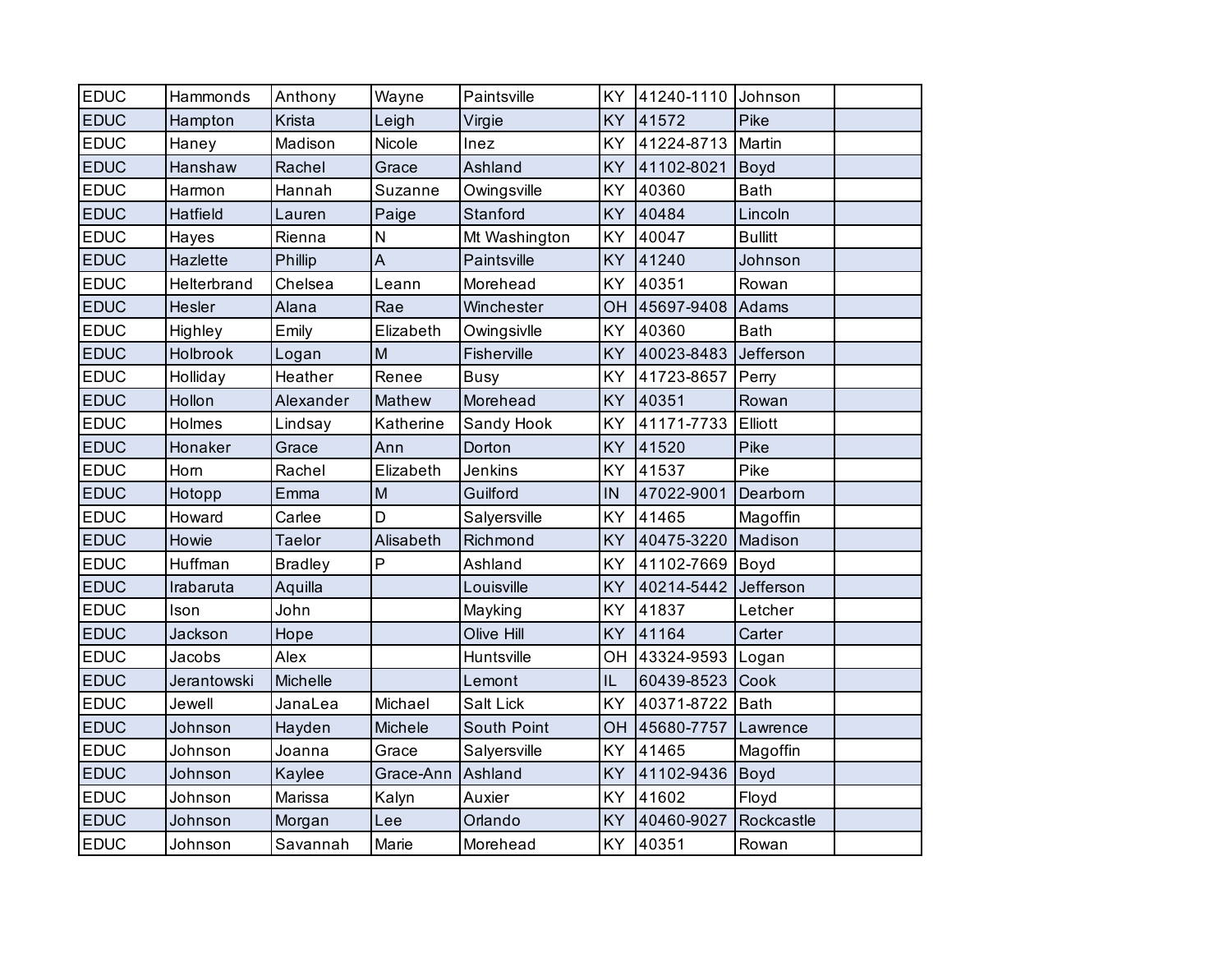| <b>EDUC</b> | Jolly           | <b>Brittany</b> | M             | Wallingford           | KY        | 41093-8709 | Fleming          |  |
|-------------|-----------------|-----------------|---------------|-----------------------|-----------|------------|------------------|--|
| <b>EDUC</b> | Jones           | Willie          | Mae           | Sharpsburg            | KY        | 40374      | <b>Bath</b>      |  |
| <b>EDUC</b> | Jordan          | Karina          |               | Vanceburg             | <b>KY</b> | 41179-9265 | Lewis            |  |
| <b>EDUC</b> | Jordan          | Peyton          | A             | <b>Point Pleasant</b> | WV        | 25550-3050 | Mason            |  |
| <b>EDUC</b> | Keeton          | Autumn          | <b>Brooke</b> | <b>West Liberty</b>   | KY        | 41472      | Morgan           |  |
| <b>EDUC</b> | Kelsch          | Madison         | Paige         | Augusta               | KY        | 41002-1173 | <b>Bracken</b>   |  |
| <b>EDUC</b> | Key             | Haley           | A             | <b>Belfry</b>         | <b>KY</b> | 41514-7905 | Pike             |  |
| <b>EDUC</b> | King            | Savanna         | Grace         | Owingsville           | KY        | 40360-9008 | <b>Bath</b>      |  |
| <b>EDUC</b> | Kinney          | Victoria        | Mashari       | Morehead              | <b>KY</b> | 40351-8766 | Rowan            |  |
| <b>EDUC</b> | Kiper           | Eva             | Grace         | Mason                 | OН        | 45040-9171 | Warren           |  |
| <b>EDUC</b> | Kretzer         | Cora            | A             | <b>Mount Sterling</b> | KY        | 40353-9621 | Montgomery       |  |
| <b>EDUC</b> | Lamb            | Hunter          |               | Lexington             | KY        | 40509      | Fayette          |  |
| <b>EDUC</b> | Lawrence        | Garrett         | D             | Louisville            | KY        | 40272-4317 | Jefferson        |  |
| <b>EDUC</b> | Lawson          | Caleigh         | Gale          | Morehead              | KY        | 40351      | Rowan            |  |
| <b>EDUC</b> | Layne           | Teagan          | K             | Hillsboro             | KY        | 41049-8826 | Fleming          |  |
| <b>EDUC</b> | Ledford         | Laura           | Elizabeth     | Mt. Sterling          | KY        | 40353      | Montgomery       |  |
| <b>EDUC</b> | Little          | <b>Brooklyn</b> | Taylor        | Clearfield            | KY        | 40313      | <b>Breathitt</b> |  |
| <b>EDUC</b> | Little          | Megan           | Camille       | Olive Hill            | KY        | 41164      | Carter           |  |
| <b>EDUC</b> | Looney          | Kathryn         | Anne          | <b>Russell</b>        | KY        | 41169      | Greenup          |  |
| <b>EDUC</b> | Lopez           | Kaydie          | Dale          | Mount Orab            | OН        | 45154-8346 | <b>Brown</b>     |  |
| <b>EDUC</b> | Lumpkins        | Ashlynn         | Hope          | Beattyville           | <b>KY</b> | 41311      | Lee              |  |
| <b>EDUC</b> | Marcum          | Madison         | <b>Terese</b> | Union                 | KY        | 41091      | Boone            |  |
| <b>EDUC</b> | Marsillett      | Hannah          | G             | Salyersville          | <b>KY</b> | 41465-6590 | Magoffin         |  |
| <b>EDUC</b> | Martin          | Elizabeth       | Nicole        | Raceland              | KY        | 41169-1066 | Greenup          |  |
| <b>EDUC</b> | Martinat        | Michael         | Ryan          | Grayson               | KY        | 41143-8931 | Carter           |  |
| <b>EDUC</b> | Massey          | Keeley          | E             | <b>Mount Olivet</b>   | KY        | 41064-0356 | Robertson        |  |
| <b>EDUC</b> | Mayabb          | <b>Tayler</b>   | Carin         | Campton               | KY        | 41301      | Wolfe            |  |
| <b>EDUC</b> | McAfee          | Kinsey          | Elizabeth     | Westfield             | ΙN        | 46074-9754 | Hamilton         |  |
| <b>EDUC</b> | McCormick       | Austin          | $\mathsf{R}$  | Winchester            | OH        | 45697-9760 | Adams            |  |
| <b>EDUC</b> | McFarland       | Aubrey          | Nicole        | Peebles               | OН        | 45660      | Adams            |  |
| <b>EDUC</b> | McGranahan      | Latasha         | Rae           | Catlettsburg          | KY        | 41129-9219 | Boyd             |  |
| <b>EDUC</b> | McKay           | Victoria        | Ann           | Maysville             | KY        | 41056-9005 | Mason            |  |
| <b>EDUC</b> | <b>McKinney</b> | Ashley          | Michelle      | Somerset              | <b>KY</b> | 42501      | Pulaski          |  |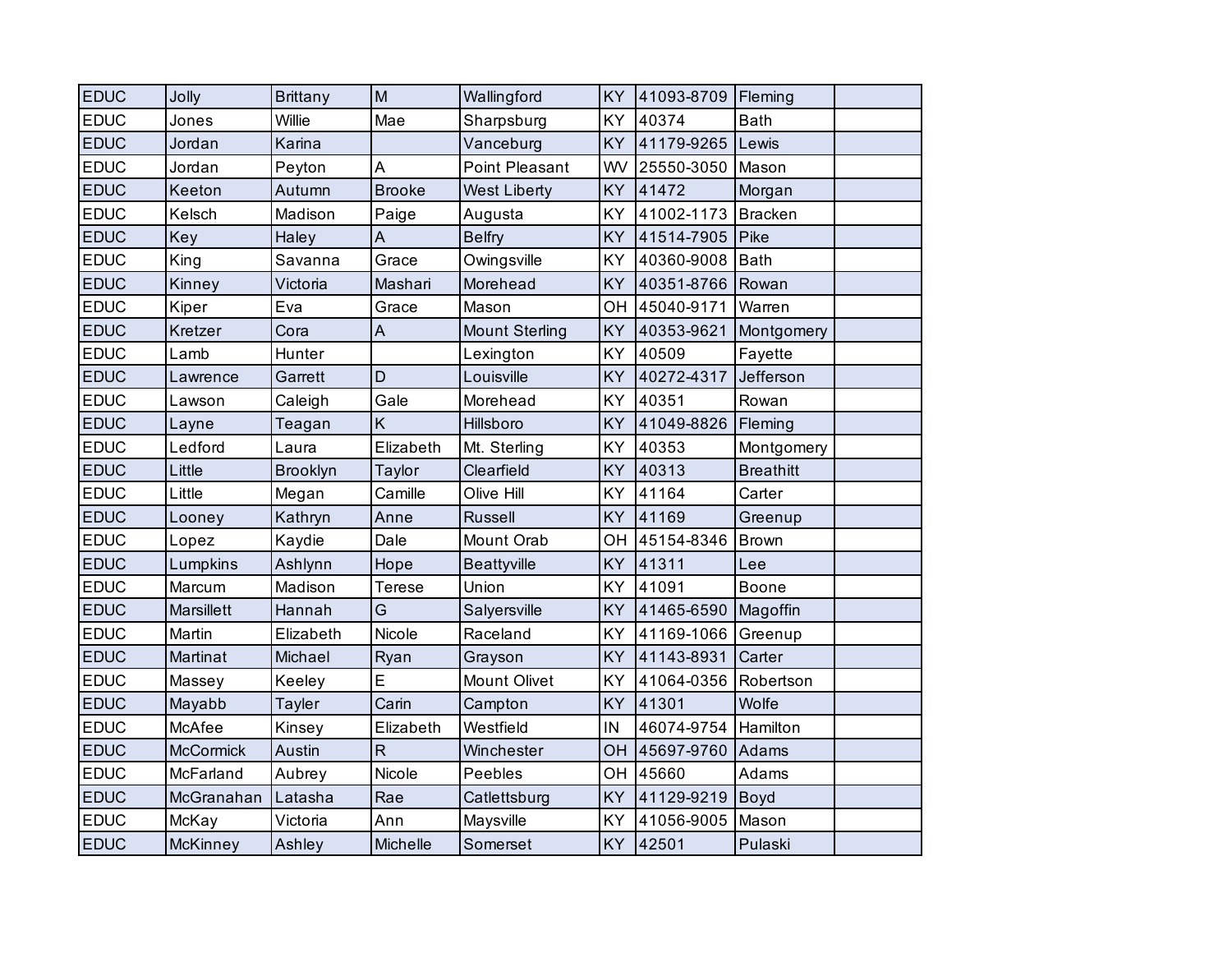| EDUC        | Meade        | <b>Brianna</b> | Michelle      | Greenup            | KY        | 41144      | Greenup       |  |
|-------------|--------------|----------------|---------------|--------------------|-----------|------------|---------------|--|
| <b>EDUC</b> | Mendes       | Samantha       | N             | Prestonsburg       | KY        | 41653      | Floyd         |  |
| <b>EDUC</b> | Messer       | Haley          | <b>Brynne</b> | Grayson            | KY        | 41143      | Carter        |  |
| <b>EDUC</b> | Metz         | Jewelia        | Marie         | Harrodsburg        | KY        | 40330      | Mercer        |  |
| <b>EDUC</b> | Miller       | Annalee        | June          | Ashland            | KY        | 41101      | Greenup       |  |
| <b>EDUC</b> | Miller       | Ciara          | Ray           | Jeffersonville     | KY        | 40337-9688 | Montgomery    |  |
| <b>EDUC</b> | Miller       | Rachel         | E             | Mt Sterling        | KY        | 40353      | Montgomery    |  |
| <b>EDUC</b> | Miller       | Trinity        | A             | Fairfield Township | OH        | 45011-7145 | <b>Butler</b> |  |
| <b>EDUC</b> | Miracle      | <b>Briana</b>  | Lynn          | Shelbiana          | KY        | 41562-8117 | Pike          |  |
| <b>EDUC</b> | Montgomery   | Jaylee         | G             | Salyersville       | KY        | 41465-6675 | Magoffin      |  |
| <b>EDUC</b> | Morrison     | Zoie           | Reagan        | Harold             | KY        | 41635      | Floyd         |  |
| <b>EDUC</b> | Napier       | Macie          | Marie         | Harlan             | KY        | 40831      | Harlan        |  |
| <b>EDUC</b> | Napier       | MacKenzie      | Hope          | Frankfort          | KY        | 40601-3937 | Franklin      |  |
| <b>EDUC</b> | O'Bryan      | Hannah         | Ġ             | Stambaugh          | KY        | 41257-9304 | Johnson       |  |
| <b>EDUC</b> | Oldfield     | Myra           | Cailyn        | Owingsville        | KY        | 40360      | <b>Bath</b>   |  |
| <b>EDUC</b> | Pargen       | <b>Bethany</b> | Jane          | Jeffersonville     | KY        | 40337-9368 | Montgomery    |  |
| <b>EDUC</b> | Parsons      | Mollie         | G             | Allen              | KY        | 41601-0000 | Floyd         |  |
| <b>EDUC</b> | Patrick      | Alley          | Rhiannon      | Salyersville       | KY        | 41465-6713 | Magoffin      |  |
| <b>EDUC</b> | Pelphrey     | McKenna        | Grace         | River              | KY        | 41254      | Johnson       |  |
| <b>EDUC</b> | Perry        | Ashley         | Elizabeth     | Paintsville        | KY        | 41240      | Lawrence      |  |
| <b>EDUC</b> | Perry        | Kayla          | Ann           | Louisa             | KY        | 41230-8102 | Lawrence      |  |
| <b>EDUC</b> | Pierce       | Janie          |               | Alexandria         | KY        | 41001-9165 | Campbell      |  |
| <b>EDUC</b> | Pollitt      | Emily          | Dawn          | Greenup            | KY        | 41144      | Greenup       |  |
| <b>EDUC</b> | Prater       | Victoria       |               | Mc Arthur          | OH        | 45651-8904 | Vinton        |  |
| <b>EDUC</b> | Purdy        | Jessica        | Lynn          | Morehead           | KY        | 40351      | Rowan         |  |
| <b>EDUC</b> | Ray          | Mitchell       | Jordan        | Paintsville        | KY        | 41240      | Johnson       |  |
| <b>EDUC</b> | Rayburn      | Jasmine        | Gabrielle     | Olive Hill         | KY        | 41164-8220 | Carter        |  |
| <b>EDUC</b> | Read         | Sophie         | Isabella      | Phyllis            | KY        | 41554-8511 | Pike          |  |
| <b>EDUC</b> | <b>Rice</b>  | Macy           | Marie         | Ashland            | KY        | 41102-5803 | Boyd          |  |
| <b>EDUC</b> | Richardson   | Kiley          | Marie         | Fairfield          | OH        | 45014-2422 | <b>Butler</b> |  |
| <b>EDUC</b> | <b>Riffe</b> | Lindsay        | Grace         | Ashland            | KY        | 41101      | Boyd          |  |
| <b>EDUC</b> | Roberts      | Terri          | Elizabeth     | Paintsville        | KY        | 41240      | Johnson       |  |
| <b>EDUC</b> | Rose         | Anya           | Amberly       | Monticello         | <b>KY</b> | 42633-7434 | Wayne         |  |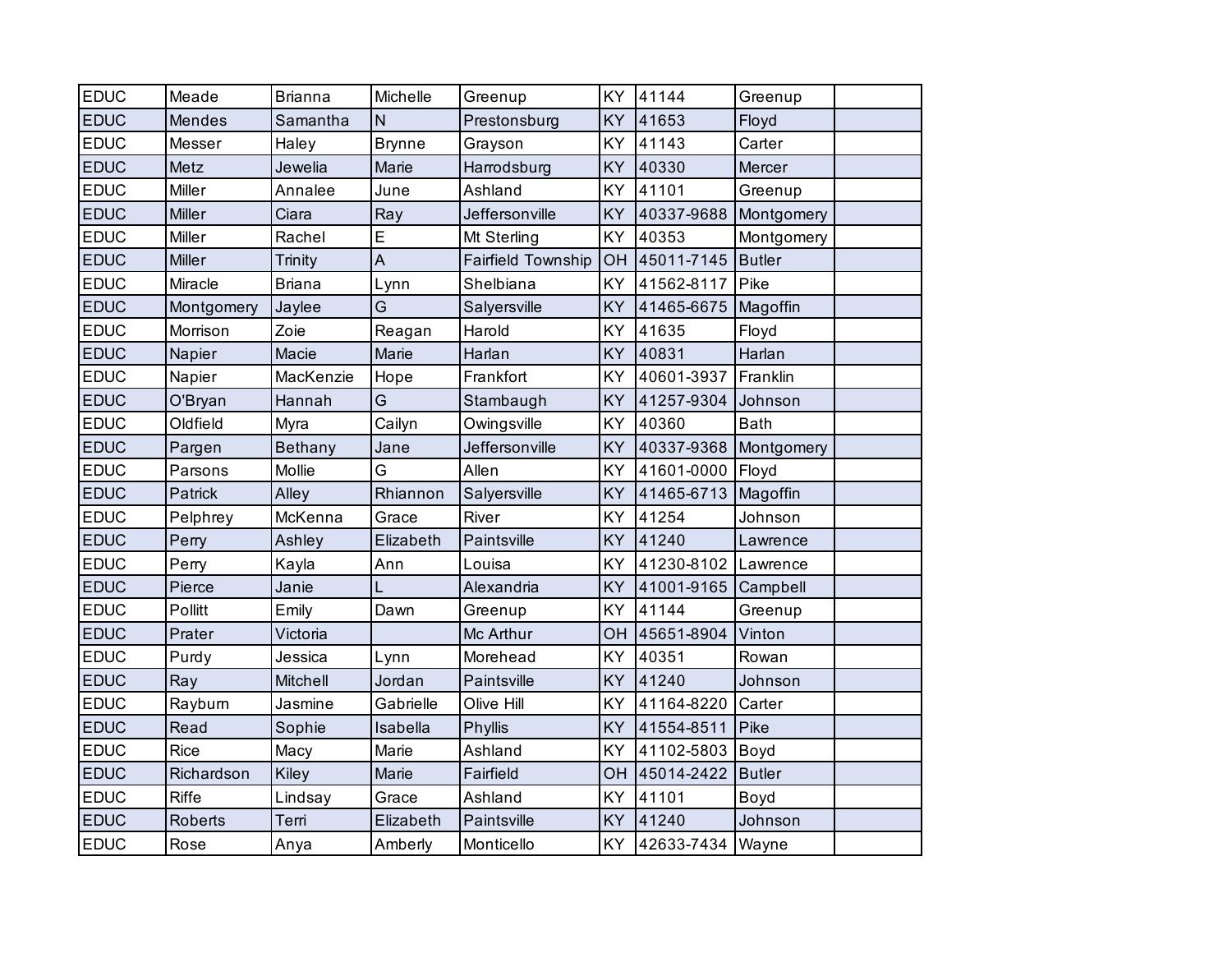| <b>EDUC</b> | Ross           | Samantha       | L                       | Mayslick              | KY        | 41055-8703 | Mason       |  |
|-------------|----------------|----------------|-------------------------|-----------------------|-----------|------------|-------------|--|
| <b>EDUC</b> | Rump           | Julia          | Annmaire                | Covington             | KY        | 41015-9319 | Kenton      |  |
| <b>EDUC</b> | Runyan         | Shannon        | Louise                  | Winchester            | OH        | 45697      | Adams       |  |
| <b>EDUC</b> | Ryan           | Lindsey        |                         | <b>Whitley City</b>   | KY        | 42653-6001 | McCreary    |  |
| <b>EDUC</b> | Sammons        | Raegan         | Cassidy                 | Salyersville          | KY        | 41465-7463 | Magoffin    |  |
| <b>EDUC</b> | Schindler      | <b>Brianna</b> | C                       | Pikeville             | <b>KY</b> | 41501      | Pike        |  |
| <b>EDUC</b> | Seither        | Michael        | Philipp                 | Paris                 | KY        | 40361-2701 | Bourbon     |  |
| <b>EDUC</b> | Sexton         | Lacey          | Jolynne                 | West Liberty          | KY        | 41472-7306 | Morgan      |  |
| <b>EDUC</b> | Shephard       | Abbey          | Jordan                  | Lucasville            | OH        | 45648-8488 | Scioto      |  |
| <b>EDUC</b> | Shoemaker      | Ashton         | B                       | Morehead              | KY        | 40351-8623 | Rowan       |  |
| <b>EDUC</b> | Skidmore       | Kailee         | Jo                      | Catlettsburg          | KY        | 41129      | Boyd        |  |
| <b>EDUC</b> | Slone          | <b>Billie</b>  | Lauren                  | <b>Mount Sterling</b> | KY        | 40353-7850 | Montgomery  |  |
| <b>EDUC</b> | Smith          | Houston        | Myri                    | Ashland               | KY        | 41102      | <b>Boyd</b> |  |
| <b>EDUC</b> | Smith          | Nathan         | Carl                    | Hazard                | KY        | 41701      | Perry       |  |
| <b>EDUC</b> | Sorrell        | Megan          | K                       | Owingsville           | <b>KY</b> | 40360-0000 | <b>Bath</b> |  |
| <b>EDUC</b> | Stapleton      | Jocelyn        | <b>Brooke</b>           | Nippa                 | KY        | 41240-8701 | Johnson     |  |
| <b>EDUC</b> | <b>Steele</b>  | Margaret       | E                       | <b>Mount Sterling</b> | <b>KY</b> | 40353      | Montgomery  |  |
| <b>EDUC</b> | Stevens        | Katelyn        | $\sf B$                 | Morehead              | KY        | 40351-7843 | Rowan       |  |
| <b>EDUC</b> | <b>Stewart</b> | Conner         | D                       | Sharpsburg            | KY        | 40374-0000 | <b>Bath</b> |  |
| <b>EDUC</b> | Stewart        | Kevin          | M                       | Ashland               | KY        | 41101-2250 | Boyd        |  |
| <b>EDUC</b> | Stewart        | Leslie         | Danielle                | <b>Stanton</b>        | KY        | 40380      | Powell      |  |
| <b>EDUC</b> | <b>Tackett</b> | Abigail        | Grace                   | Olive Hill            | KY        | 41164-7443 | Carter      |  |
| <b>EDUC</b> | Tarring        | Kristen        | $\mathsf{S}$            | Louisa                | KY        | 41230-6861 | Lawrence    |  |
| <b>EDUC</b> | Terrell        | Julia          | Ann                     | Louisville            | KY        | 40299      | Jefferson   |  |
| <b>EDUC</b> | Trimble        | Stephanie      | Nicole                  | <b>East Point</b>     | KY        | 41216      | Johnson     |  |
| <b>EDUC</b> | Vallejo        | Jordan         | Keith                   | Winchester            | KY        | 40391-9133 | Clark       |  |
| <b>EDUC</b> | Vaughn         | Chelsea        | Lynee                   | Prichard              | WV        | 25555      | Wayne       |  |
| <b>EDUC</b> | Von Mann       | Laura          |                         | Richmond              | KY        | 40475      | Madison     |  |
| <b>EDUC</b> | Walker         | Paulina        | <b>Brooke</b>           | Louisa                | <b>KY</b> | 41230      | Lawrence    |  |
| <b>EDUC</b> | Ward           | Madison        | Laigh                   | Salyersville          | KY        | 41465-6724 | Magoffin    |  |
| <b>EDUC</b> | Ward           | Mya            | M                       | Staffordsville        | KY        | 41256-9000 | Johnson     |  |
| <b>EDUC</b> | Warren         | Kyle           | W                       | Waynesville           | OН        | 45068      | Warren      |  |
| <b>EDUC</b> | Waugh          | Laura          | $\overline{\mathsf{R}}$ | Rush                  | KY        | 41168      | <b>Boyd</b> |  |